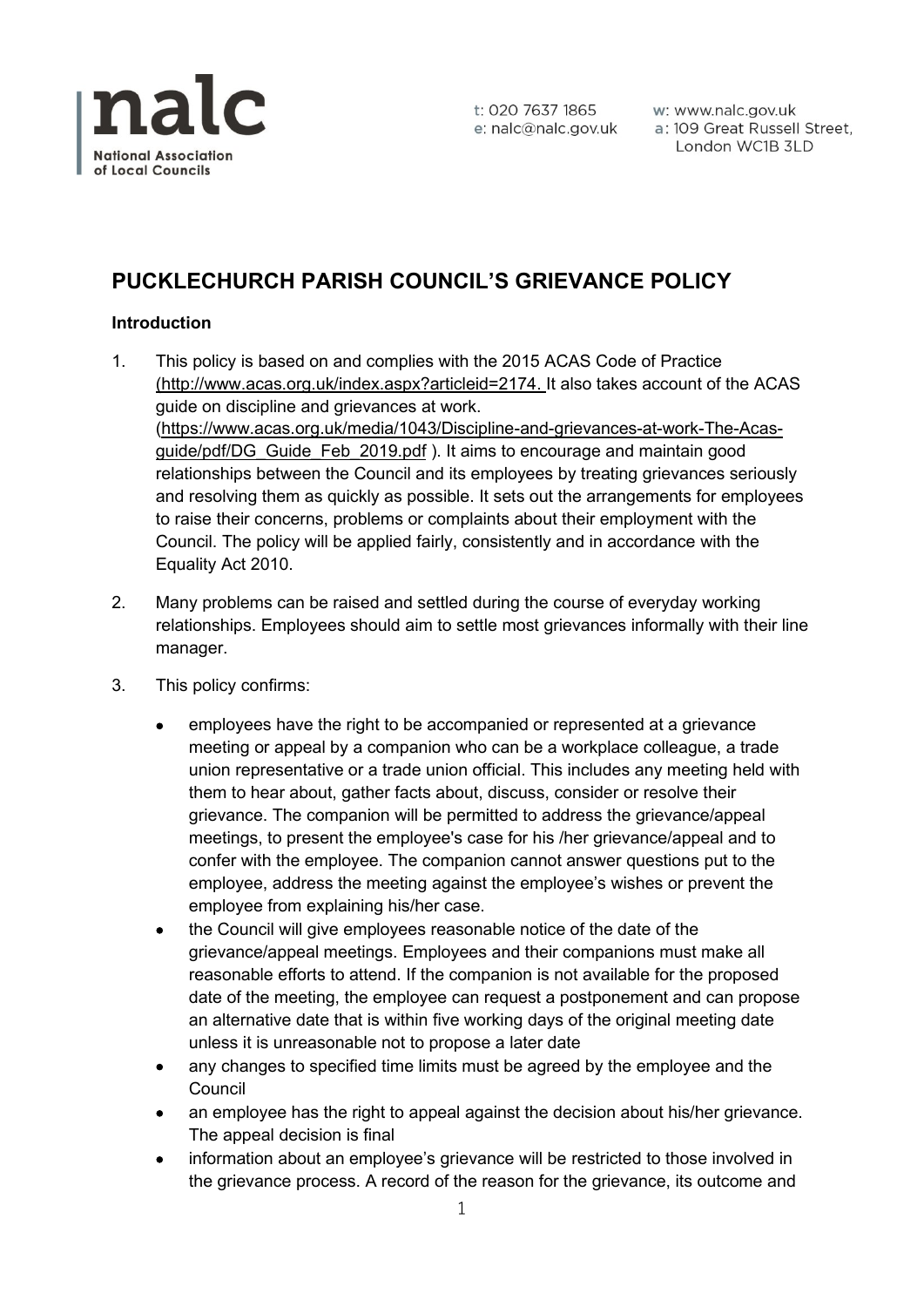

t: 020 7637 1865

w: www.nalc.gov.uk e: nalc@nalc.gov.uk a: 109 Great Russell Street, London WC1B 3LD

action taken is confidential to the employee. The employee's grievance records will be held by the Council in accordance with the General Data Protection Regulation (GDPR)

- audio or video recordings of the proceedings at any stage of the grievance procedure are prohibited, unless agreed by all affected parties as a reasonable adjustment that takes account of an employee's medical condition
- if an employee who is already subject to a disciplinary process raises a grievance, the grievance will normally be heard after completion of the disciplinary procedure
- if a grievance is not upheld, no disciplinary action will be taken against an employee if he/she raised the grievance in good faith
- the Council may consider mediation at any stage of the grievance procedure where appropriate, (for example where there have been communication breakdowns or allegations of bullying or harassment). Mediation is a dispute resolution process which requires the consent of affected parties
- Employees can use all stages of the grievance procedure If the complaint is not a code of conduct complaint about a councillor. Employees can use the informal stage of the council's grievance procedure (paragraph 4) to deal with all grievance issues, including a complaint about a councillor Employees cannot use the formal stages of the council's grievance procedure for a code of conduct complaint about a councillor. If the complaint about the councillor is not resolved at the informal stage, the employee can contact the monitoring officer of [[ ] council] who will inform the employee whether or not the complaint can be dealt with under the code of conduct. If it does not concern the code of conduct, the employee can make a formal complaint under the council's grievance procedure (see paragraph 5)
- If the grievance is a code of conduct complaint against a councillor, the employee cannot proceed with it beyond the informal stage of the council's grievance procedure. However, whatever the complaint, the council has a duty of care to its employees. It must take all reasonable steps to ensure employees have a safe working environment, for example by undertaking risk assessments, by ensuring staff and councillors are properly trained and by protecting staff from bullying, harassment and all forms of discrimination
- If an employee considers that the grievance concerns his or her safety within the working environment, whether or not it also concerns a complaint against a councillor, the employee should raise these safety concerns with his or her line manager at the informal stage of the grievance procedure. The council will consider whether it should take further action in this matter in accordance with any of its employment policies (for example its health and safety policy or its dignity at work policy) and in accordance with the code of conduct regime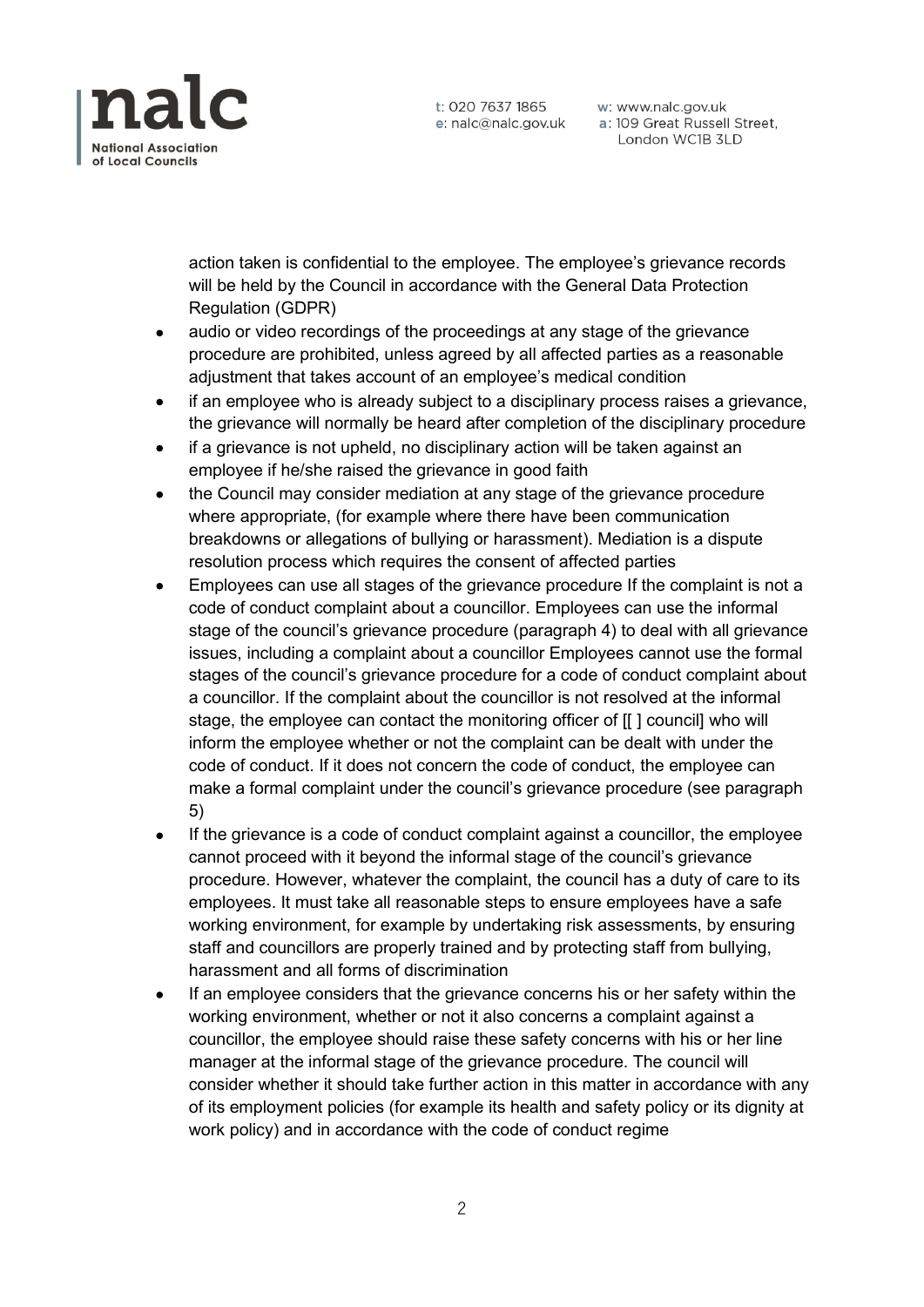

### **Informal grievance procedure**

4. The Council and its employees benefit if grievances are resolved informally and as quickly as possible. As soon as a problem arises, the employee should raise it with his/her manager to see if an informal solution is possible. Both should try to resolve the matter at this stage. If the employee does not want to discuss the grievance with his/her manager (for example, because it concerns the manager), the employee should contact the Chairman of the staffing committee or, if appropriate, another member of the staffing committee. If the employee's complaint is about a councillor, it may be appropriate to involve that councillor at the informal stage. This will require both the employee's and the councillor's consent.

#### **Formal grievance procedure**

- 5. If it is not possible to resolve the grievance informally and the employee's complaint is not one that should be dealt with as a code of conduct complaint (see above), the employee may submit a formal grievance. It should be submitted in writing to the Chairman of the staffing committee.
- 6. The staffing committee will appoint a sub-committee of three members to hear the grievance. The sub-committee will appoint a Chairman from one of its members. No councillor with direct involvement in the matter shall be appointed to the subcommittee.

#### **Investigation**

- 7. If the sub-committee decides that it is appropriate, (e.g. if the grievance is complex), it may appoint an investigator to carry out an investigation before the grievance meeting to establish the facts of the case. The investigation may include interviews (e.g. the employee submitting the grievance, other employees, councillors or members of the public).
- 8. The investigator will summarise their findings (usually within an investigation report) and present their findings to the sub-committee.

## **Notification**

- 9. Within 10 working days of the Council receiving the employee's grievance (this may be longer if there is an investigation), the employee will normally be asked, in writing, to attend a grievance meeting. The written notification will include the following:
	- the names of its Chairman and other members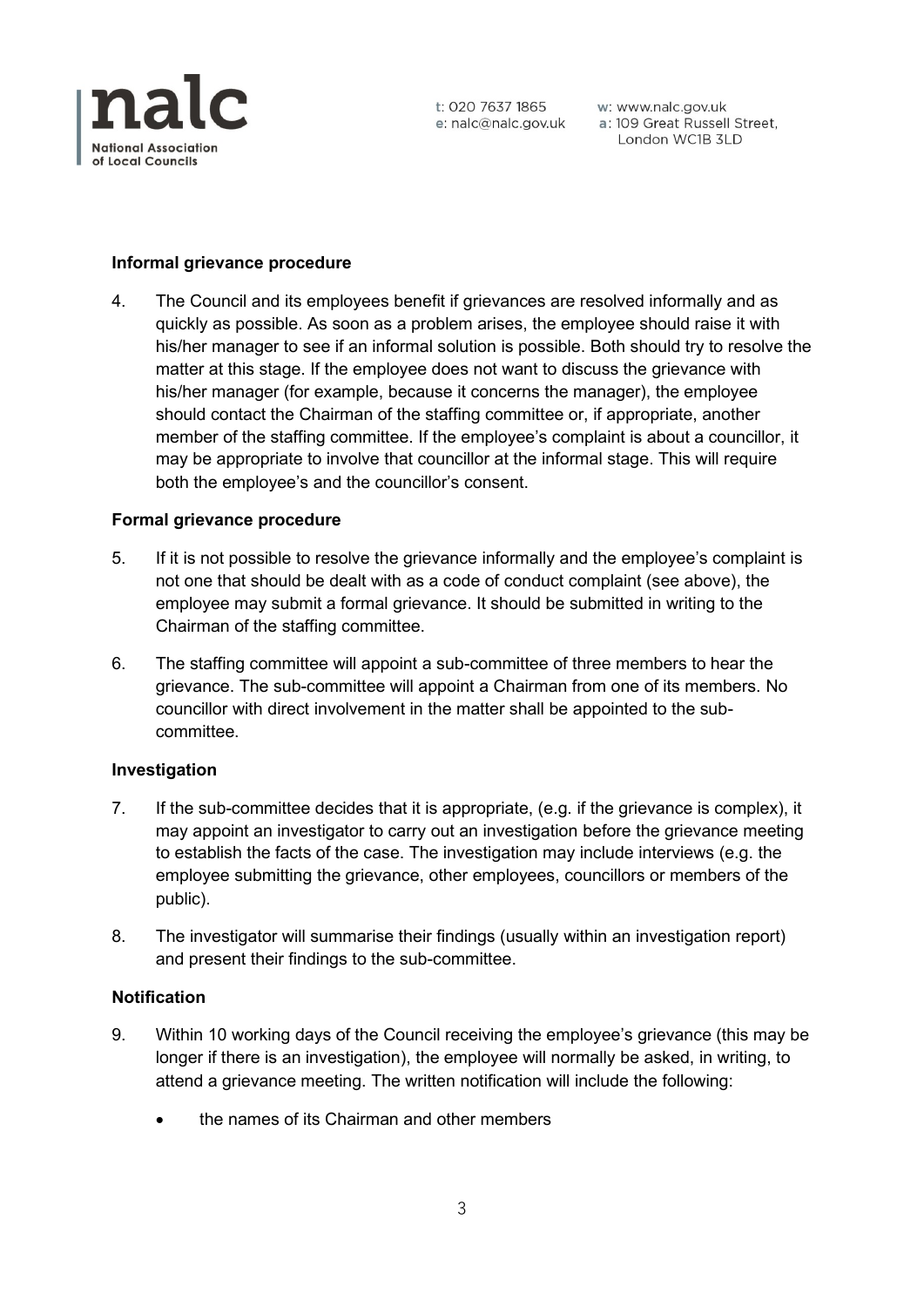

w: www.nalc.gov.uk London WC1B 3LD

- the date, time and place for the meeting. The employee will be given reasonable notice of the meeting which will normally be within 25 working days of when the Council received the grievance
- the employee's right to be accompanied by a workplace colleague, a trade union representative or a trade union official
- a copy of the Council's grievance policy
- confirmation that, if necessary, witnesses may attend (or submit witness statements) on the employee's behalf and that the employee should provide the names of his/her witnesses as soon as possible before the meeting
- confirmation that the employee will provide the Council with any supporting evidence in advance of the meeting, usually with at least two days' notice
- findings of the investigation if there has been an investigation
- an invitation for the employee to request any adjustments to be made for the hearing (for example where a person has a health condition).

## **The grievance meeting**

- 10. At the grievance meeting:
	- the Chairman will introduce the members of the sub-committee to the employee
	- the employee (or companion) will set out the grievance and present the evidence
	- the Chairman will ask the employee questions about the information presented and will want to understand what action does he/she wants the Council to take
	- any member of the sub-committee and the employee (or the companion) may question any witness
	- the employee (or companion) will have the opportunity to sum up the case
	- a grievance meeting may be adjourned to allow matters that were raised during the meeting to be investigated by the sub-committee.
- 11. The Chairman will provide the employee with the sub-committee's decision, in writing, usually within five working days of the meeting. The letter will notify the employee of the action, if any, that the Council will take and of the employee's right to appeal.

#### **The appeal**

- 12. If an employee decides that his/her grievance has not been satisfactorily resolved by the sub-committee, he/she may submit a written appeal to the staffing committee. An appeal must be received by the Council within five working days of the employee receiving the sub-committee's decision and must specify the grounds of appeal.
- 13. Appeals may be raised on a number of grounds, e.g.:
	- a failure by the Council to follow its grievance policy